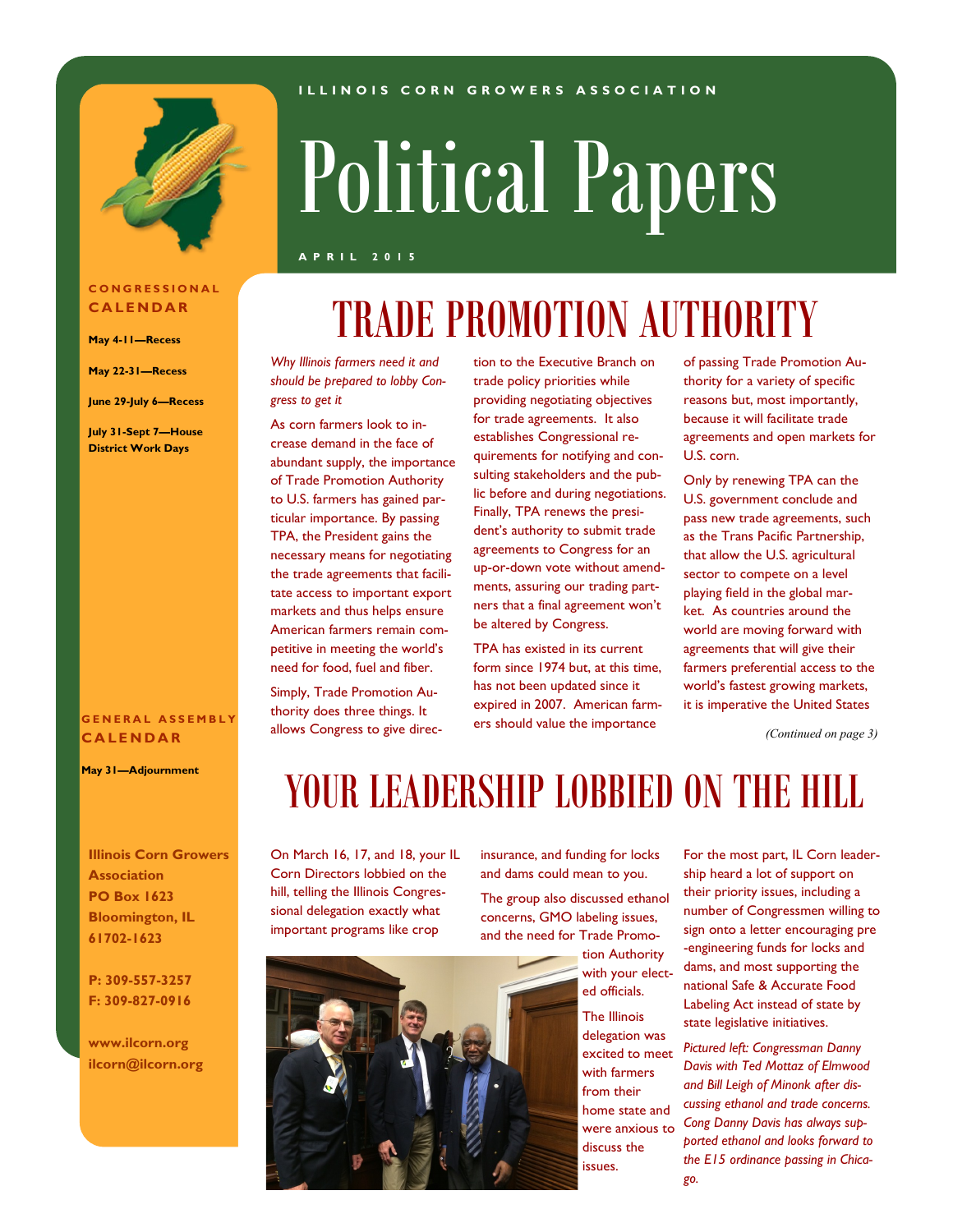**P A G E 2**

"EVERY MAN OWES A PART OF HIS TIME AND MONEY TO THE BUSINESS OR INDUSTRY IN WHICH HE IS ENGAGED. NO MAN HAS A MORAL RIGHT TO WITHHOLD HIS SUPPORT FROM AN ORGANIZATION THAT IS STRIVING TO IMPROVE CONDITIONS WITHIN HIS SPHERE."  $\sim$  Theodore roosevelt



Have you ever wondered how you could get more involved in the Illinois Corn Growers Association or its Political Action Committee?

Let us know your interest and we can certainly find an activity that fits you and your interest level. If you support a certain candidate, ICGA can help you hold a fundraiser for that candidate. If you are interested in seeing firsthand what ICGA does in Washington, DC, there are opportunities to accommodate that as well.

#### Simply email

lmitchell@ilcorn.org to express interest in getting more involved.

We look forward to seeing you soon!

Volunteering is simple!

# TED MOTTAZ, ELMWOOD, ON CNN!

Whether you call it luck or not, your Illinois leaders were in Washington, DC during Congressman Aaron Schock's resignation speech. In fact, your leaders were in Schock's office at the time of his resignation.

Upon leaving the office, they were hit with a media barrage, wanting comment from the Congressman, his staff, or his constituents. Ted Mottaz, District VIII Director from Elmwood, was featured as a constituent in the Washington Post, on CNN, and others.

"I'm very surprised that this happened. I'm sad that it happened, especially the way that it did. I honestly didn't think it would cause him to resign, but it's still sending a bad message to constituents," said Mottaz.

In this case of excellent timing, it was an honor for Illinois farmers to represent the 18th district during a time of turmoil.



*To receive a copy of this newsletter electronically and save on printing costs, email us at ilcorn@ilcorn.org and request an electronic PAC newsletter!*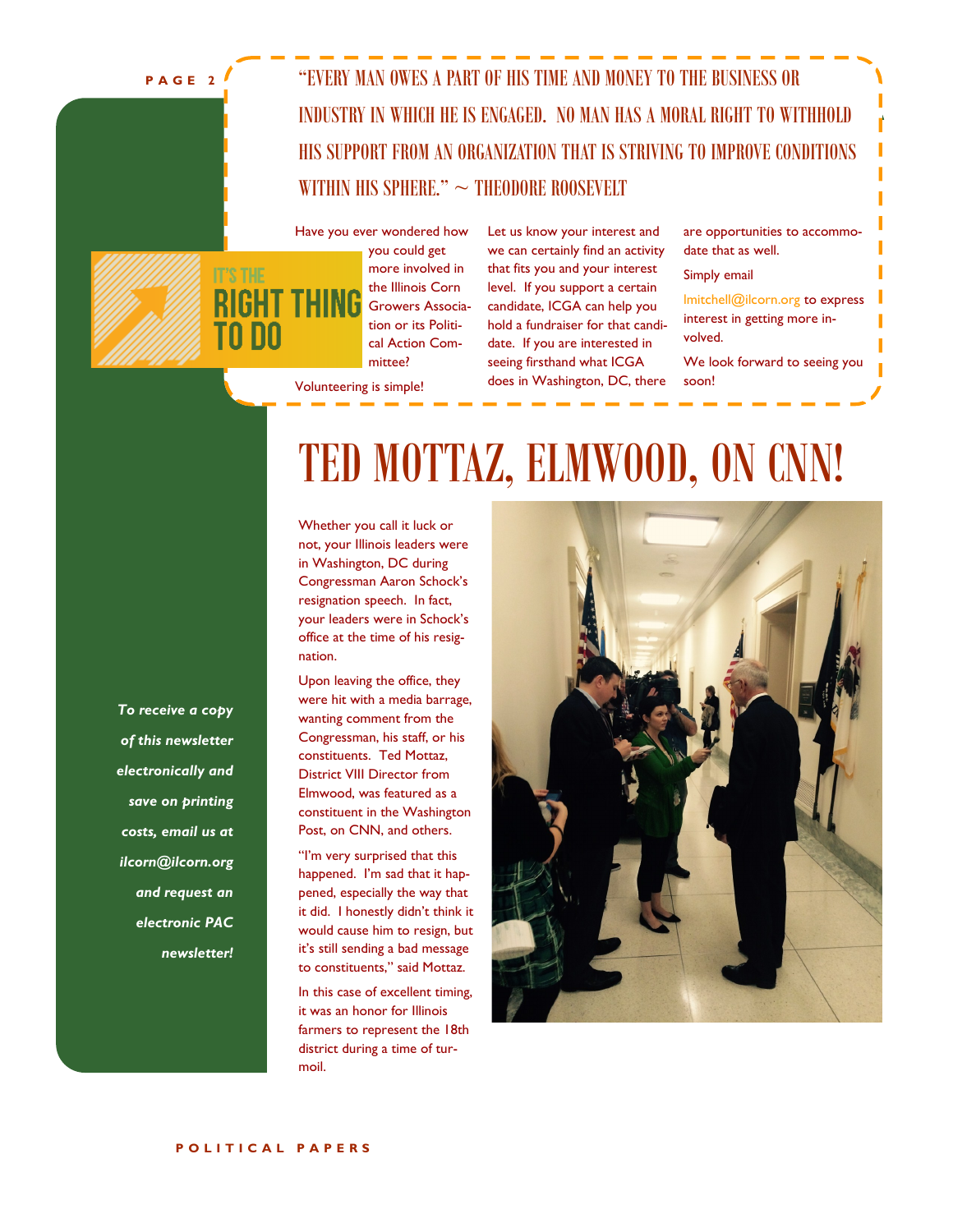# IL FARMERS NEED TPA

### *(Continued from page 1)*

has the ability to negotiate similar agreements, for the benefit of American producers, in a nimble, agile fashion.

While approximately 260 preferential trade agreements worldwide exist today, only 20 involve the United States. Despite the superior efficiency of U.S. farmers, their competitive edge has been and, without TPA, will continue to be eroded by less-efficient competitors with preferential agreements.

Trade Promotion Authority provides a positive advantage in that it facilitates the negotiation of the most beneficial deals possible from our trading partners. From lowering tariffs, to addressing nonscientific sanitary and non-sanitary

trade barriers, TPA defines negotiating parameters that other countries know they will have to meet in order for the agreement to be supported by Congress. Additionally, TPA allows our partners to put their best deals on the table with confidence that it will not be undone during an amendment process.

Finally, trade agreements yield positive results for American agriculture. With the seeds for trade planted by the U.S.-Colombia free trade agreement approved by Congress in 2011, Colombia went from the 17th largest market for U.S. corn farmers to the 4th largest market in just one year. In 2014, the country bought 166 million bushels of U.S. corn worth about \$900 million - an astounding five-fold increase from the 21 million bushels worth \$180 million the country bought in 2011. The positive impact of this agreement continues to benefit farmers as, in the 2015 marketing year, U.S. corn farmers are projected to capture 95 percent of this 142 million bushel market.

With agricultural exports supporting more than one million U.S. jobs, both on and off the farm, while playing a key role in supporting the U.S. trade balance, the passage of TPA will increase the prosperity of Americans whether they live on or off the farm.

*By passing TPA, the President gains the necessary means for negotiating the trade agreements that facilitate access to important export markets and thus helps ensure American farmers remain competitive in meeting the world's need for food, fuel and fiber.*

## GMO LABELING-NATIONAL BILL IS THE ANSWER

State Senator Dave Koehler of Peoria, who represents Illinois' 46<sup>th</sup> District, has reintroduced a Genetically Modified Organism labeling bill to the state legislature.

According to Senator Koehler and those who support the bill, the issue is a "right to know" concern, with consumers deserving the right to understand what is in their food.

The problem is that state by state GMO labeling laws make purchasing food harder to understand, not easier. And they make interstate commerce extremely difficult when every state has a different set of laws.

While farmers agree that consumers have a right to know what is in their food, we also agree that labeling should minimize confusion, not increase it. And we subscribe to the FDA's current thinking that

labels should be science-based. GMO labeling concerns are not.

IL Corn and the National Corn Growers Association is currently supporting the Safe & Accurate Food Labeling bill in Congress that would create a federal GMO-free certification. The program would be similar to the certified organic program run by the USDA and would give consumers certainty about the foods available for purchase that are GMO-free.

The bill would also make a current voluntary review process for new products mandatory and it would define the term "natural" to minimize labeling confusion.

This particular bill makes the USDA and the FDA partners in the GMO labeling and food safety solution. The FDA jurisdiction would preempt state by state labeling

### laws.

Illinois farmers believe this particular take on labeling will benefit all Americans, as well as farmers and the food industry.

The Illinois congressional delegation indicated hearing from a number of constituents with pro-GMO labeling messages. If you feel so inclined, call your Congressman today to explain why a national GMO labeling law is the right solution.

### **The Right To... Mislead?**